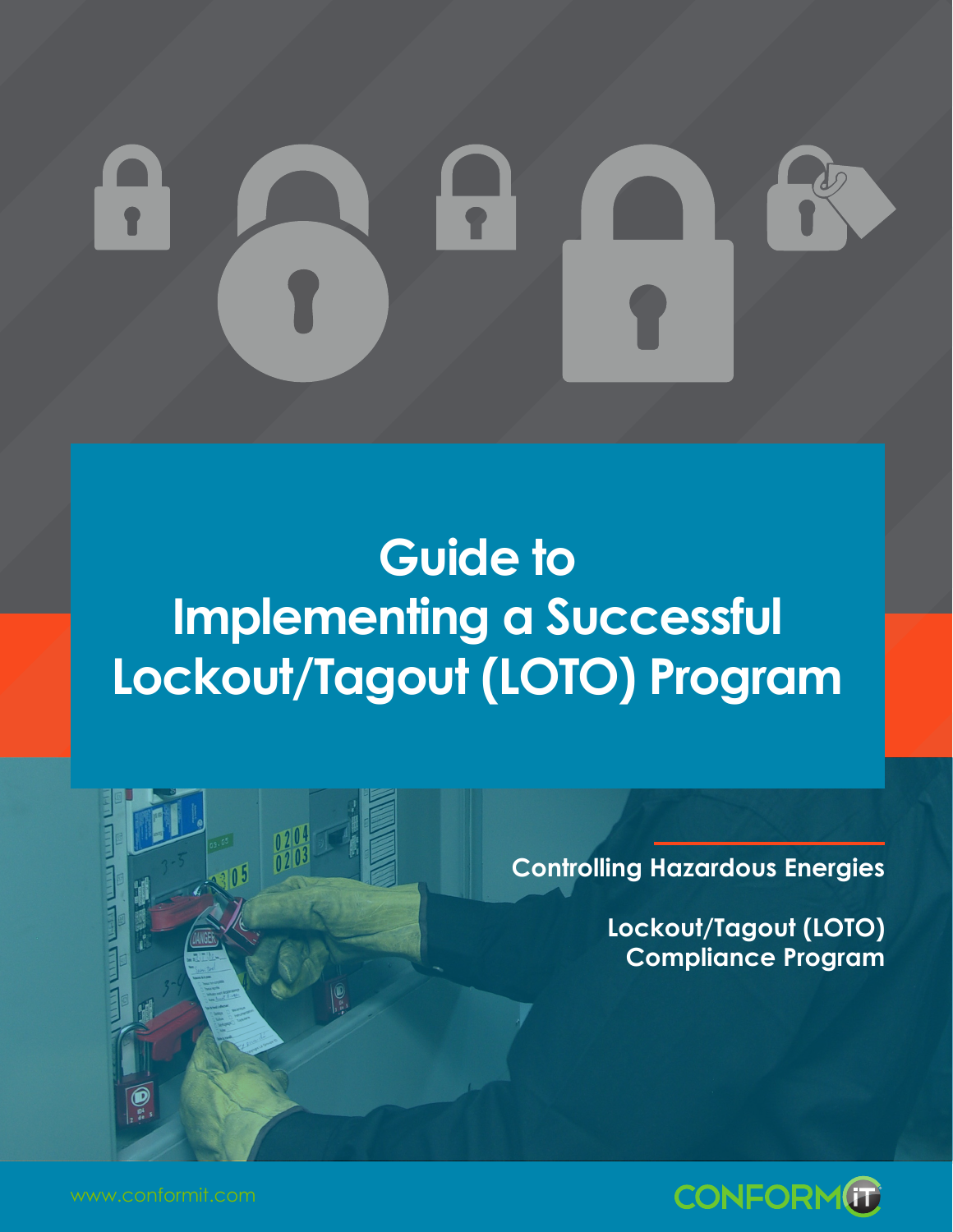## **TABLE OF CONTENTS**

| <b>WHAT IS LOCKOUT/TAGOUT (LOTO)?</b>                 | 3  |
|-------------------------------------------------------|----|
| <b>BENEFITS</b>                                       | 3  |
| <b>IMPACTS</b>                                        | 3  |
| <b>RESPONSIBILITIES AND OBLIGATIONS</b>               | 4  |
| <b>HOW TO COMPLY?</b>                                 |    |
| <b>1</b> Preparing                                    | 6  |
| 2 Identifying equipment to be padlocked               | 6  |
| 3 Writing LOTO procedures                             | 7  |
| • Required contents of a LOTO procedure               | 7  |
| 4 Acquiring and organizing LOTO equipment and devices | 8  |
| <b>6 Writing a general LOTO program</b>               | 8  |
| <b>6 Training</b>                                     | 9  |
| $\odot$ Evaluating and maintaining the program        | 9  |
| <b>DISCOVER OUR LOCKOUT MANAGEMENT SOFTWARE</b>       | 10 |
| ASK ALL YOUR QUESTIONS TO ONE OF OUR EXPERTS          | 10 |
| <b>CONTACT US</b>                                     | 11 |

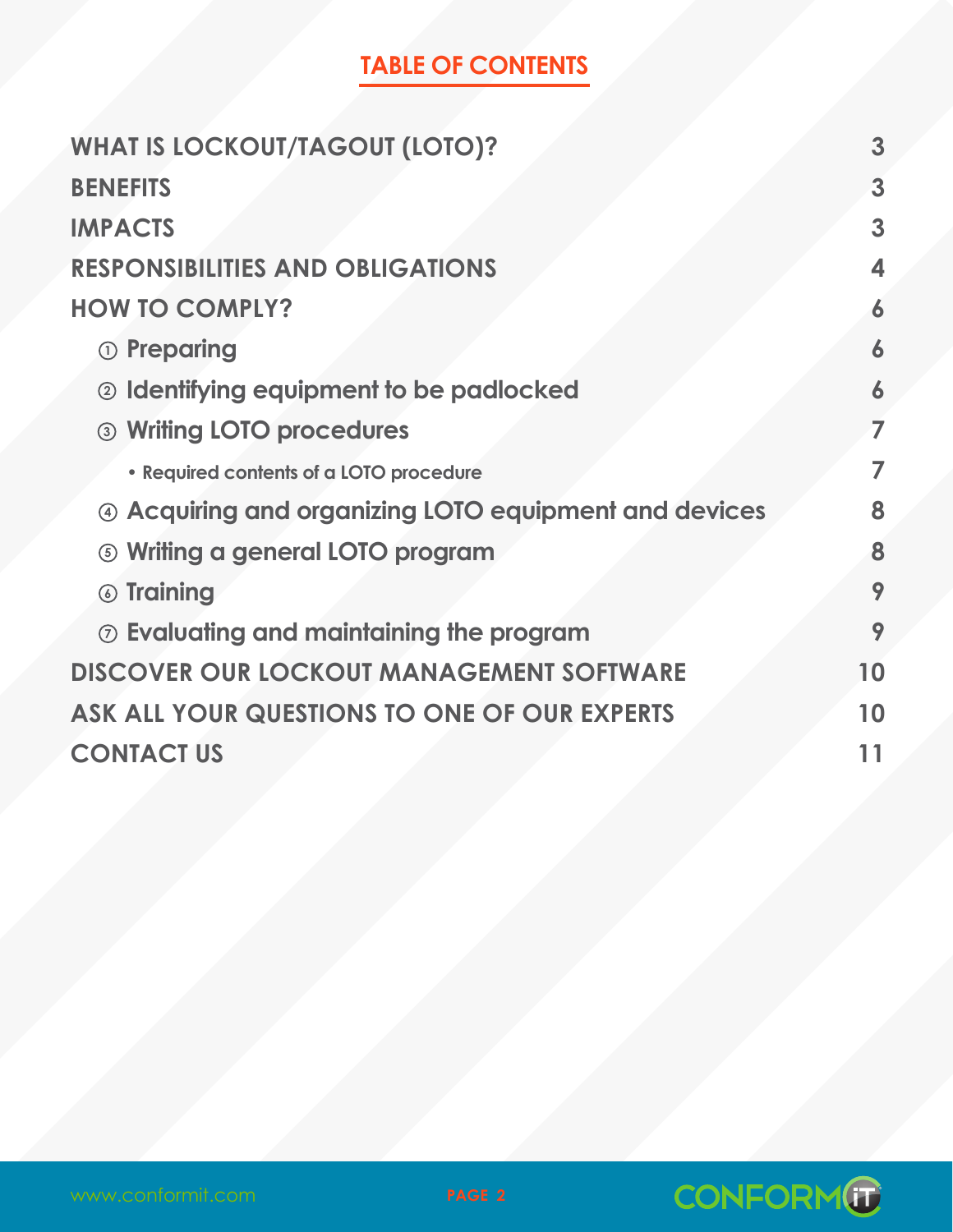

<span id="page-2-0"></span>LOTO management consists of neutralizing all sources of energy that may cause an accident to workers in the hazardous area of an equipment, system or machine. It enables eliminating the risk of putting a worker in contact with hazardous energy that could injure and lead to serious consequences.

LOTO management during installation works, maintenance or repairs guarantees physical safety of the workers. It maintains a safe environment for the workers and helps to reduce the time required to carry out the control of hazardous energy.

LOTO is one of the most reliable methods to control hazardous sources of energy. With the installation of energy isolating devices, the risks of unintentional starting are eliminated, thus ensuring the safety of workers. Lockout/tagout helps protect workers, eliminate the risk of accidents and avoid the costs they generate.

### **BENEFITS**

An effective LOTO program:

- Saves lives
- Prevents incidents and accidents
- Improves productivity
- Reduces time waste
- Reduces costs
- Keeps data integrity up to date
- Improves and ensures legal compliance
- Reduces access time to information
- Optimizes processes
- Better manages planned shutdowns
- Etc.

## **IMPACTS**

Good practices in health, safety and the environment ensure the safety of workers and help save lives. Every employee deserves a safe and healthy working environment. It is therefore up to every employer to identify and control dangerous energies.

One of the best ways to ensure a safe and healthy working environment is to make sure your LOTO program is up to date and compliant.

Non-compliance can not only lead to serious health risks for workers, but also lead to significant penalties and costs for the company.



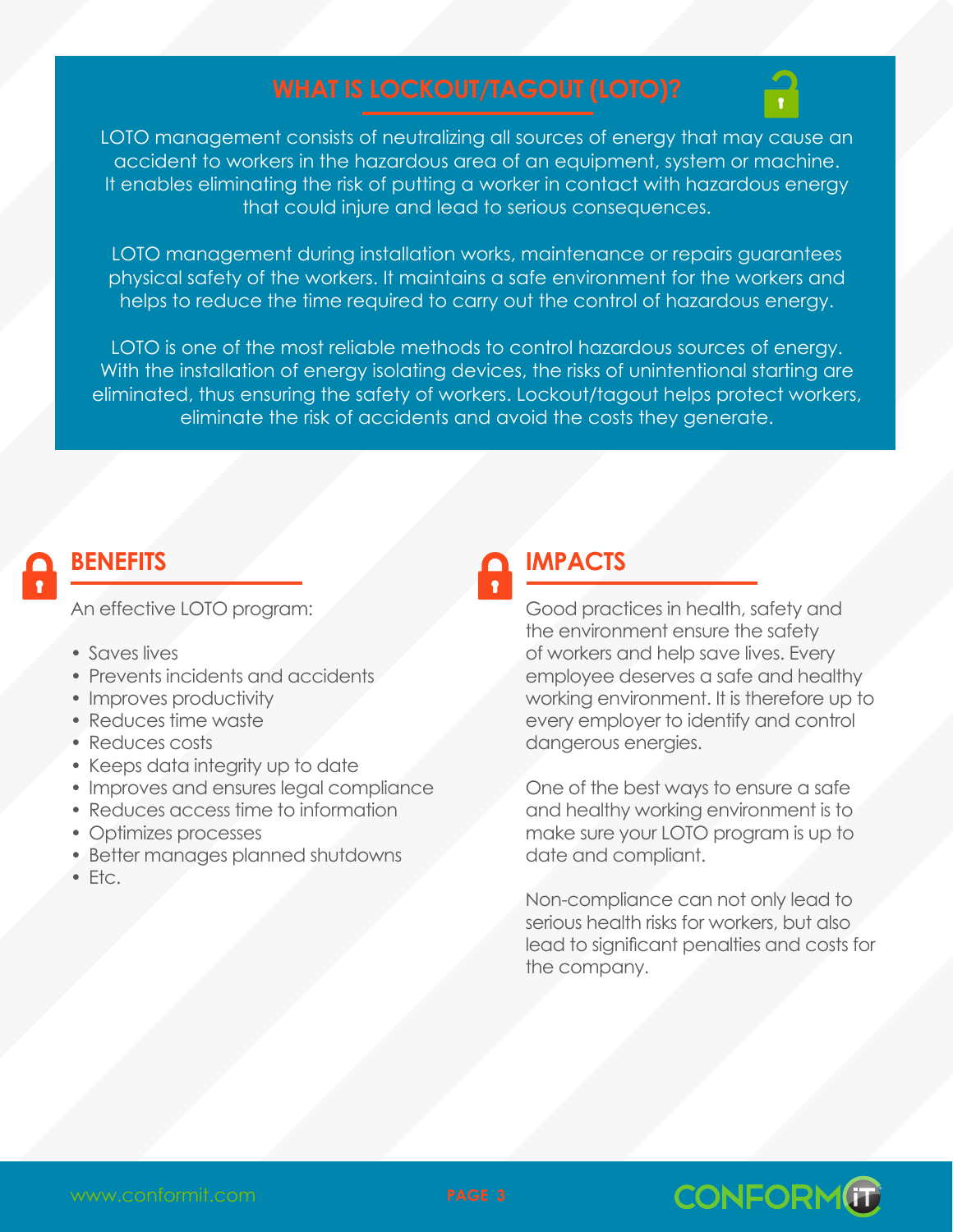#### **RESPONSIBILITIES AND OBLIGATIONS**

<span id="page-3-0"></span>

#### **Responsibilities and obligations of the employer**

The employer is responsible for the application of energy control methods, including LOTO. It must ensure that the energy source control procedures are developed and applied for each machine or equipment. They must be periodically revised.

All LOTO material must be provided, accessible, in sufficient quantity and in good condition. A padlock and tags must be provided to all workers with access to hazardous areas.

*The employer must provide these devices and they must be singularly identified and not used for other purposes.*

*In addition, they must have the following characteristics:*

- *Durable enough to withstand workplace conditions. Tagout devices must not deteriorate or become illegible even when used with corrosive components such as acid or alkali chemicals or in wet environments.*
- Standardized according to color, shape, or size. Tagout devices also must be standardized *according to print and format. Tags must be legible and understandable by all employees. They must warn employees about the hazards if the machine is energized, and offer employees clear instruction such as: "Do Not Start," "Do Not Open," "Do Not Close," "Do Not Energize," or "Do Not Operate."*
- *Substantial enough to minimize the likelihood of premature or accidental removal. Employees should be able to remove locks only by using excessive force with special tools such as bolt cutters or other metal-cutting tools. Tag attachments must be non-reusable,*  self-locking, and non-releasable, with a minimum unlocking strength of 50 pounds. Tags must *be attachable by hand, and the device for attaching the tag should be a one-piece nylon cable tie or its equivalent so it can withstand all environments and conditions.*
- *Labeled to identify the specific employees authorized to apply and remove them.\**

#### **Procedures for removing padlocks or isolating devices**

In the event of the loss of a key, an absent worker or other situation which does not permit the removal of padlocks or the isolation device in an intended manner, a withdrawal procedure must be drawn up and indicate under what conditions an authorization may be granted.

*\* [OSHA 3120 Booklet](https://www.osha.gov/Publications/osha3120.pdf)*



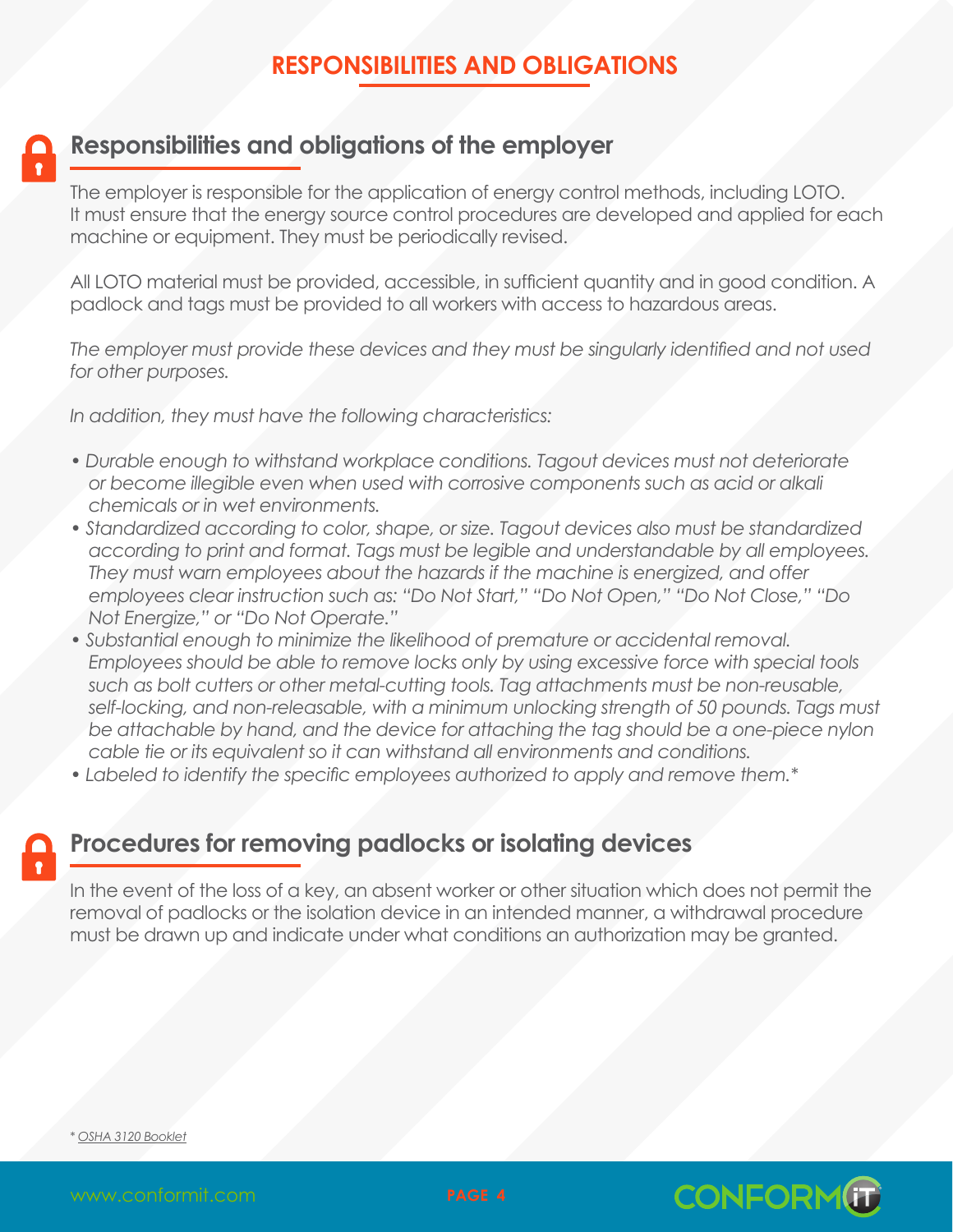#### **RESPONSIBILITIES AND OBLIGATIONS**

#### **Procedures and methods of energy control**

The LOTO procedure must indicate the sequence of stopping or deactivating the machine or equipment, define the actions to block or completely release the stored residual energy (if present) as well as specify the steps to unlock and safely restart the machine or equipment.

If an energy control method other than LOTO is considered, the employer should conduct a risk analysis to demonstrate the equivalent effectiveness of this option.

## **The necessary training for workers and people with access to dangerous areas**

*The employer must provide initial training before starting service and maintenance activities*  and must provide retraining as necessary. In addition, the employer must certify that the *training has been given to all employees covered by the standard. The certification must contain each employee's name and dates of training.*

*Employers must provide retraining for all authorized and affected employees whenever there is a change in the following:*

- *Job assignments,*
- *Machinery or processes that present a new hazard, or*
- *Energy-control procedures.*

*Retraining also is necessary whenever a periodic inspection reveals, or an employer has reason*  to believe, that shortcomings exist in an employee's knowledge or use of the energy-control *procedure.\**



#### **Responsibilities and obligations regarding the work of subcontractors**

If an outside contractor services or maintains machinery, the onsite employer and the *contractor must inform each other of their respective lockout or tagout procedures. The onsite*  employer also must ensure that employees understand and comply with all requirements of *the contractor's energy-control program(s).\**

*\* [OSHA 3120 Booklet](https://www.osha.gov/Publications/osha3120.pdf)*



**CONFORM**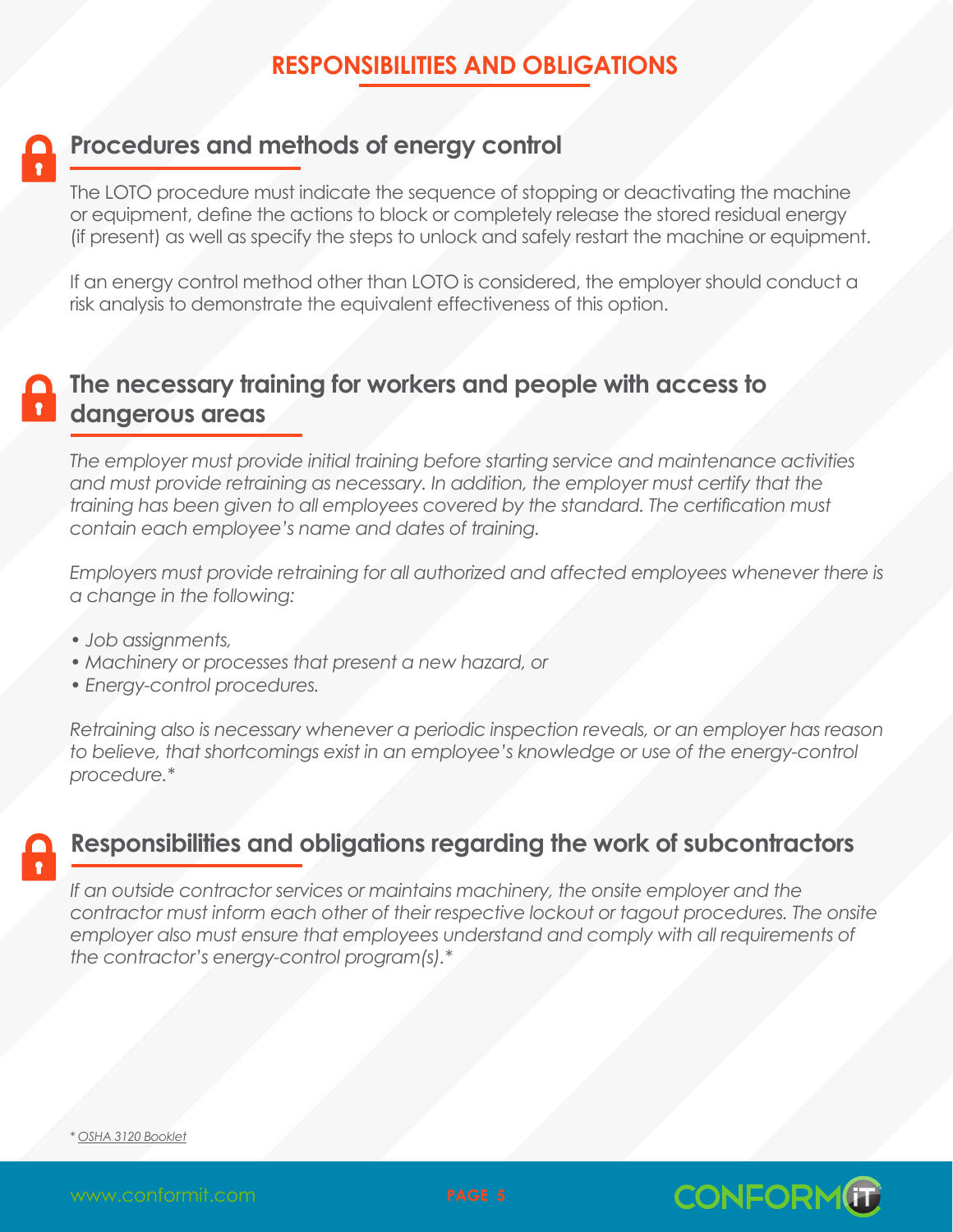# **1 2 [3](#page-6-0) [4](#page-7-0) [5](#page-7-0) [6](#page-8-0) [7](#page-8-0)**

#### **HOW TO COMPLY?**

<span id="page-5-0"></span>**From the development of the LOTO program to the implementation of a management system, key steps must be taken to frame the practice of LOTO within the company and ensure compliance.**

#### **Preparing 1 2**

Before undertaking an approach, the employer must engage in this process and indicate the modalities (allocate the human and financial resources, appoint a responsible person to coordinate the project and identify the contacts).

**Between 2003 and 2013, 28 workers died because of procedural failures of lockout/tagout.**

> Source: Occupational Safety and Health Administration (OSHA)

#### **Identifying equipment to be padlocked**

All equipment must be identified and codified. Those that require a method of energy control can then be specified. Equipment identification procedures are recommended to facilitate the consistency of the information.

Recorded data for the equipment usually includes:

- Its identification number
- Its name and type
- Its brand and model
- Its description
- Its location
- Comments
- Interventions requiring lockout, for example: release, maintenance, repair, etc.
- Types of energy sources, e.g. electrical, mechanical, hydraulic, pneumatic, etc. and the possibility of the presence of residual energy
- Its energy sources, its isolation points that need to be neutralized
- Access difficulties or obstacles will be recorded to be able to make the necessary corrections
- The isolation devices to be used.



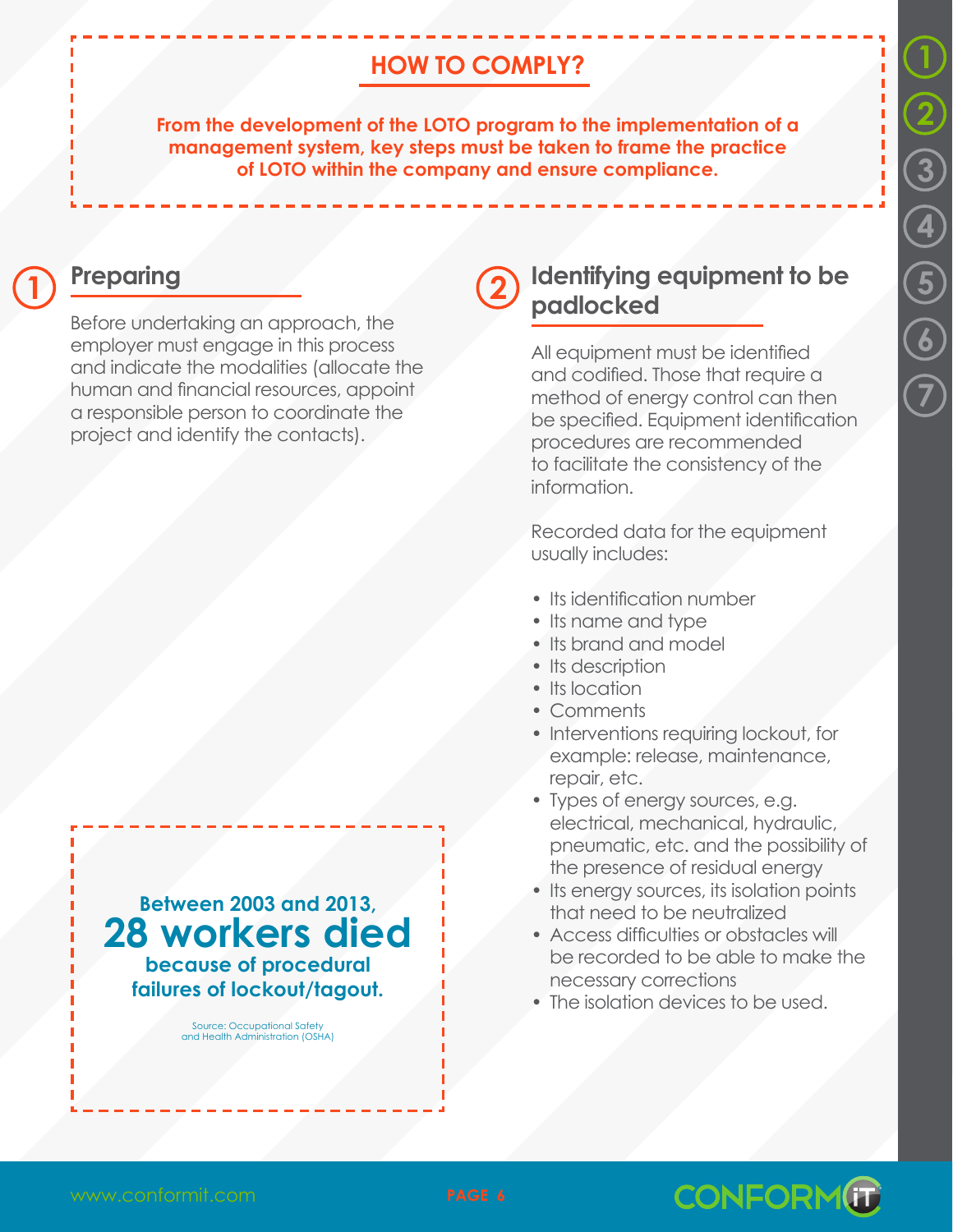# **[1](#page-5-0) [2](#page-5-0) 3 [4](#page-7-0) [5](#page-7-0) [6](#page-8-0) [7](#page-8-0)**

### **HOW TO COMPLY?**

## <span id="page-6-0"></span>**3**

### **Writing LOTO procedures**

In order to carry out the control of hazardous energies, a procedure for each machine, equipment or task must be developed. If more than one machine or equipment is identical or similar and has the same processes, a single LOTO can be applied. It is then necessary to identify all the machines concerned on this same procedure.

LOTO must be accessible in hard copy, laminated to the equipment or electronically using a management software.

| <b>Equipment number</b><br><b>Equipment description</b> |                             |                          |                                                                      | WARNING: This equpment is categorized as CONFINED SPACE<br>Procedure title<br>[LOP] COMPLETE LOCKOUT |  |           |  |      |             |                |
|---------------------------------------------------------|-----------------------------|--------------------------|----------------------------------------------------------------------|------------------------------------------------------------------------------------------------------|--|-----------|--|------|-------------|----------------|
|                                                         | Location:                   | Equipment location       |                                                                      |                                                                                                      |  |           |  |      |             |                |
|                                                         |                             |                          | Approved - 2017-01-20<br>Safety equipment                            |                                                                                                      |  |           |  |      |             |                |
|                                                         |                             | Safety equipment         |                                                                      | Description                                                                                          |  |           |  |      |             |                |
| Boots                                                   |                             |                          | Safety boots depending on work to be done.                           |                                                                                                      |  |           |  |      |             |                |
|                                                         | Safety poppies              |                          | To protect against dust and splashes.                                |                                                                                                      |  |           |  |      |             |                |
|                                                         | Safety helmet               |                          | Safety helmet to protect the head.                                   |                                                                                                      |  |           |  |      |             |                |
|                                                         |                             |                          | Trades                                                               |                                                                                                      |  |           |  |      |             |                |
|                                                         |                             | Trade                    |                                                                      | Detail                                                                                               |  |           |  |      |             |                |
| Electrician                                             |                             |                          |                                                                      |                                                                                                      |  |           |  |      |             |                |
|                                                         |                             |                          | Additional information                                               |                                                                                                      |  |           |  |      |             |                |
| No                                                      |                             |                          |                                                                      | Additional information                                                                               |  |           |  |      |             |                |
| ÿ                                                       |                             | Additional information 1 |                                                                      |                                                                                                      |  |           |  |      |             |                |
|                                                         |                             |                          | Preparation, notification and shutdown                               |                                                                                                      |  |           |  |      |             |                |
| No                                                      | Device                      | Device No.               | Description                                                          | Instruction                                                                                          |  |           |  |      | Lock<br>PAP |                |
|                                                         |                             |                          | Location                                                             |                                                                                                      |  |           |  |      |             |                |
| 1                                                       |                             |                          | INFORM affected employees that the equipment/machine will be locked. |                                                                                                      |  |           |  |      |             | <b>VVTT</b>    |
|                                                         |                             |                          |                                                                      |                                                                                                      |  |           |  |      |             |                |
| 2                                                       |                             |                          | PLACE the equipment property to perform the work.                    |                                                                                                      |  |           |  |      |             |                |
|                                                         |                             |                          |                                                                      |                                                                                                      |  |           |  |      |             |                |
| $\overline{3}$                                          | <b>STOPPING</b><br>DEVICE 1 |                          | Description of the stopping device 1                                 | PUT the selector in position "OFF".                                                                  |  |           |  |      |             |                |
|                                                         |                             |                          | Location of the stopping device 1                                    |                                                                                                      |  |           |  |      |             |                |
| 4                                                       |                             |                          | STOP equipment/machine using normal operating procedures.            |                                                                                                      |  |           |  |      |             |                |
|                                                         |                             |                          | Lockout, control and verification                                    |                                                                                                      |  |           |  |      |             |                |
| No                                                      | Device                      | Device No.               | Description                                                          | Instruction                                                                                          |  | Mech<br>۵ |  | Ope  | Lock Test   |                |
|                                                         | Energy                      |                          | Location                                                             |                                                                                                      |  |           |  | Pas. | PAP         | LR.            |
|                                                         |                             |                          |                                                                      |                                                                                                      |  |           |  |      |             | <b>WIT PAP</b> |
|                                                         |                             | <b>ISOLATION</b>         | Description of the isolation                                         |                                                                                                      |  |           |  | ON   |             |                |
| 1                                                       |                             | DEVICE 1                 | device 1                                                             | OPEN "OFF", CHECK if<br>the blades are open if<br>applicable and LOCK the<br>disconnect.             |  | ۵<br>ĭ    |  |      |             |                |
|                                                         |                             | alloV 008                | Location of the isolation device 1                                   |                                                                                                      |  |           |  |      |             |                |
|                                                         |                             |                          |                                                                      |                                                                                                      |  |           |  |      |             |                |



#### **Required contents of a LOTO procedure:**

- Identification of the machine
- The name of the person responsible for the energy control procedure
- The location of any power source or control device of the machine or equipment
- Identification and location of the power source cut-off points
- The material (type and quantity) required
- The stop sequence of the machine or equipment and defined actions in case of residual energies (process to block or release them entirely)
- The stages of control and validation as well as the measures to ensure the continuity of the application of the energy control procedure, particularly during a change of personnel, change of equipment, individual protective equipment (required or other additional protective measures)
- The steps for removing energy source control devices and recommissioning, evacuation procedures.

**Each LOTO procedure must be approved by a competent person prior to its implementation.**

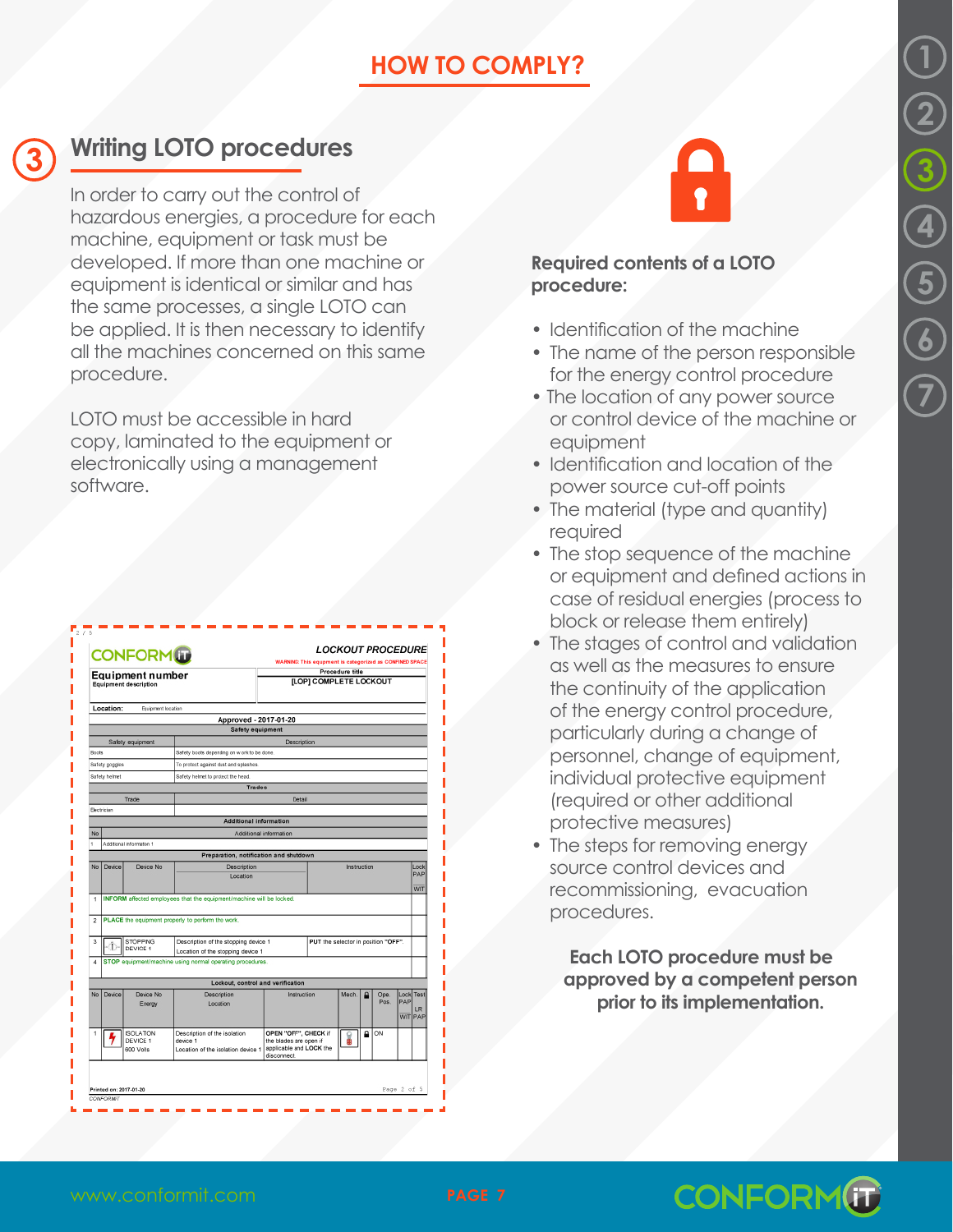#### **HOW TO COMPLY?**

#### <span id="page-7-0"></span>**Acquiring and organizing LOTO equipment and devices** 4) Acquiring and organizing (5)

Following the writing of the LOTO, it will be necessary to evaluate and acquire the necessary equipment to control the energies.

As mentioned above, all LOTO equipment must be made available to all workers with access to hazardous areas.

In addition to the padlock and tags identified to each worker, separate borrowing padlocks must be available to, among others, a worker who needs an additional padlock, subcontractors, etc. The accessory kit will also include control padlocks, used for the transition when changing shifts, labels, hasps and other necessary control devices. It is a good idea to keep a record of the equipment to quickly identify who owns it and who uses it.

#### **Writing a general LOTO program**

All information about the applications required by the LOTO is logged in a document.

The general LOTO program contains:

- Human Resources (Coordinator and contacts)
- The equipment identification procedures and a model
- LOTO procedures and a model
- The inventory of energy control equipment and the process for their use (location, borrowing, etc.)
- Procedures for unusual situations
- Procedures when forgetting padlocks or changing a shift
- Disciplinary measures
- Coordination with subcontractors (roles and responsibilities of each)
- The training structure and the associated register
- Etc.





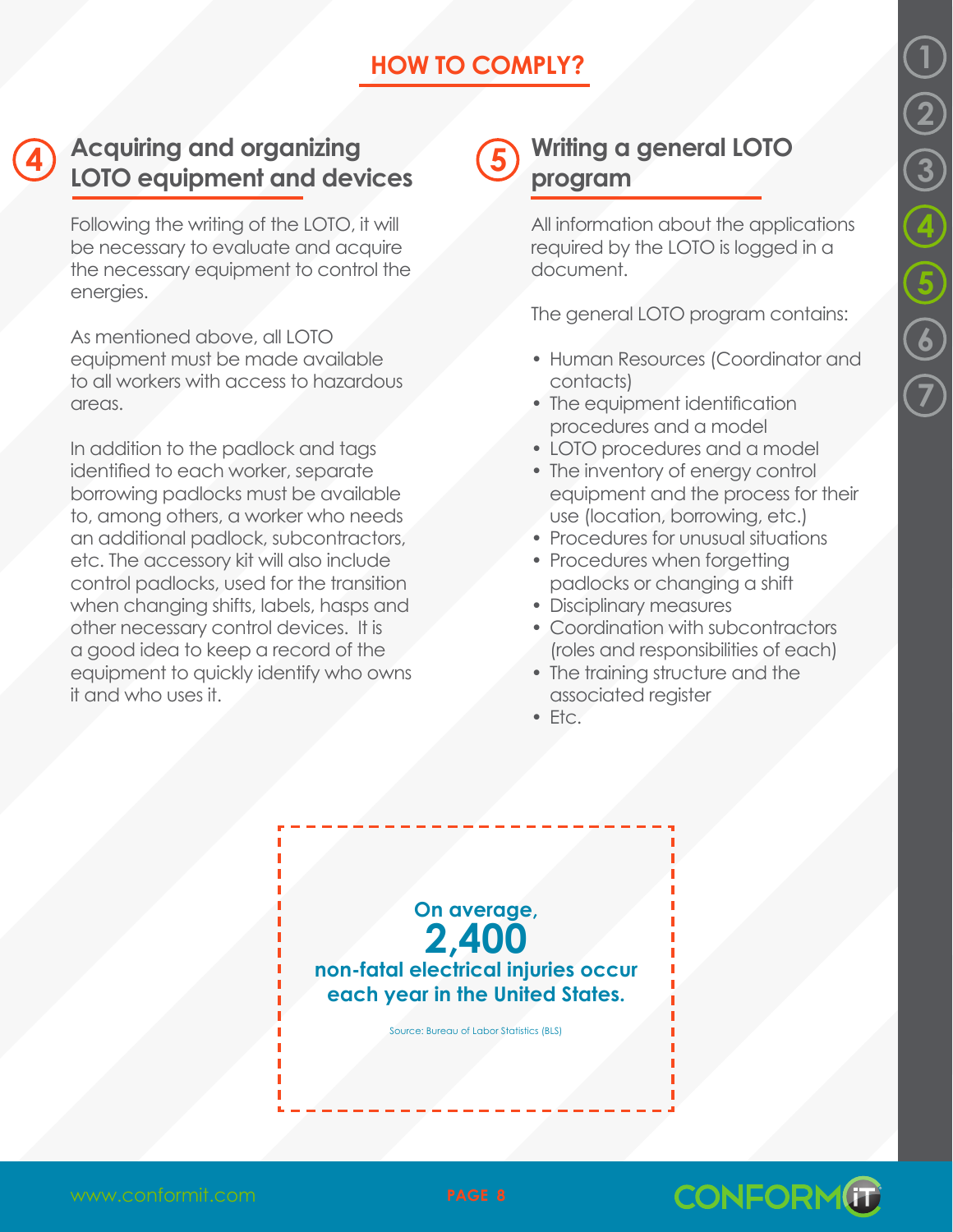# **[1](#page-5-0) [2](#page-5-0) [3](#page-6-0) [4](#page-7-0) [5](#page-7-0) 6 7**

#### **HOW TO COMPLY?**

<span id="page-8-0"></span>

#### **Training 6 7**

All workers and persons who have access to hazardous areas must be trained ans certified in the LOTO program and energy control.

Retraining is also required whenever there are changes in task assignments, procedures, or if there is reason to believe that there are gaps in the knowledge or use by the employee.

#### **Evaluating and maintaining the program**

The LOTO program is not a document that should be shelved following its writing. Instead, it should be viewed as a living document which should be periodically revised to reflect the objectives and practices of the company.

In addition, the LOTO procedures must be reviewed *at least once a year to ensure that they provide adequate worker protection. As part of the review, employers must correct any deviations and inadequacies identified in the energy-control procedure or its application.\**



Source: Marsh SM, Fosbroke DE. Trends of Occupational Fatalities<br>Involving Machines, United States, 1992–2010. American journal of<br>industrial medicine. 2015;58{11}:1160-1173. doi:10.1002/ajim.22532.<br>https://www.ncbi.nlm.ni

*\* [OSHA 3120 Booklet](https://www.osha.gov/Publications/osha3120.pdf)*



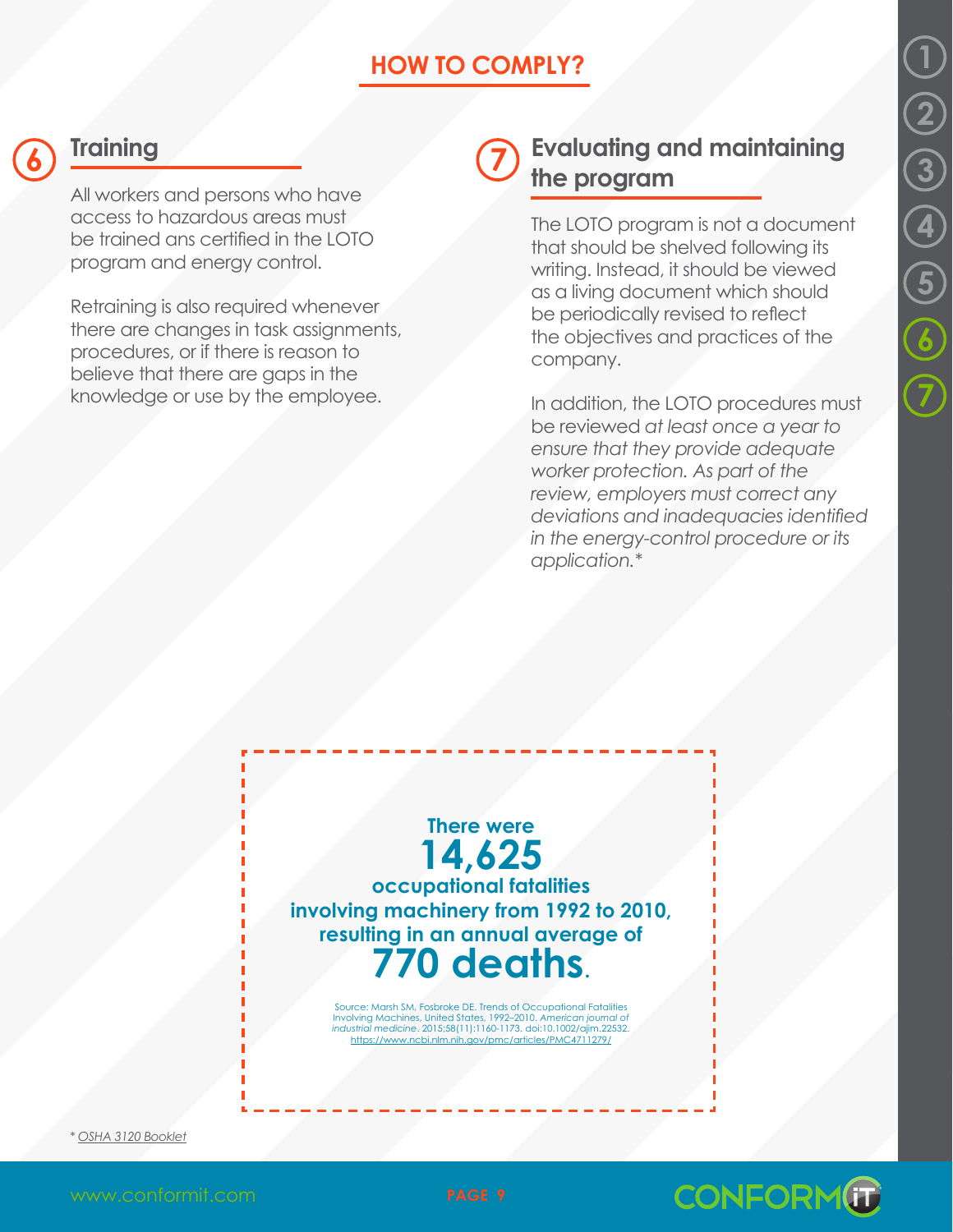<span id="page-9-0"></span>

## **Discover our lockout management software.**

**[Request a demo](https://www.conformit.com/lockout-tagout-demo/?utm_source=whitepaper&utm_medium=offline-document&utm_campaign=lockout-mining)**



**Not sure if your LOTO program is compliant? Ask all your questions to one of our experts. We offer you a free consultation of 15 minutes.**

**[Book your free consultation](https://www.conformit.com/call-lockout-tagout)**

驑

**EB**